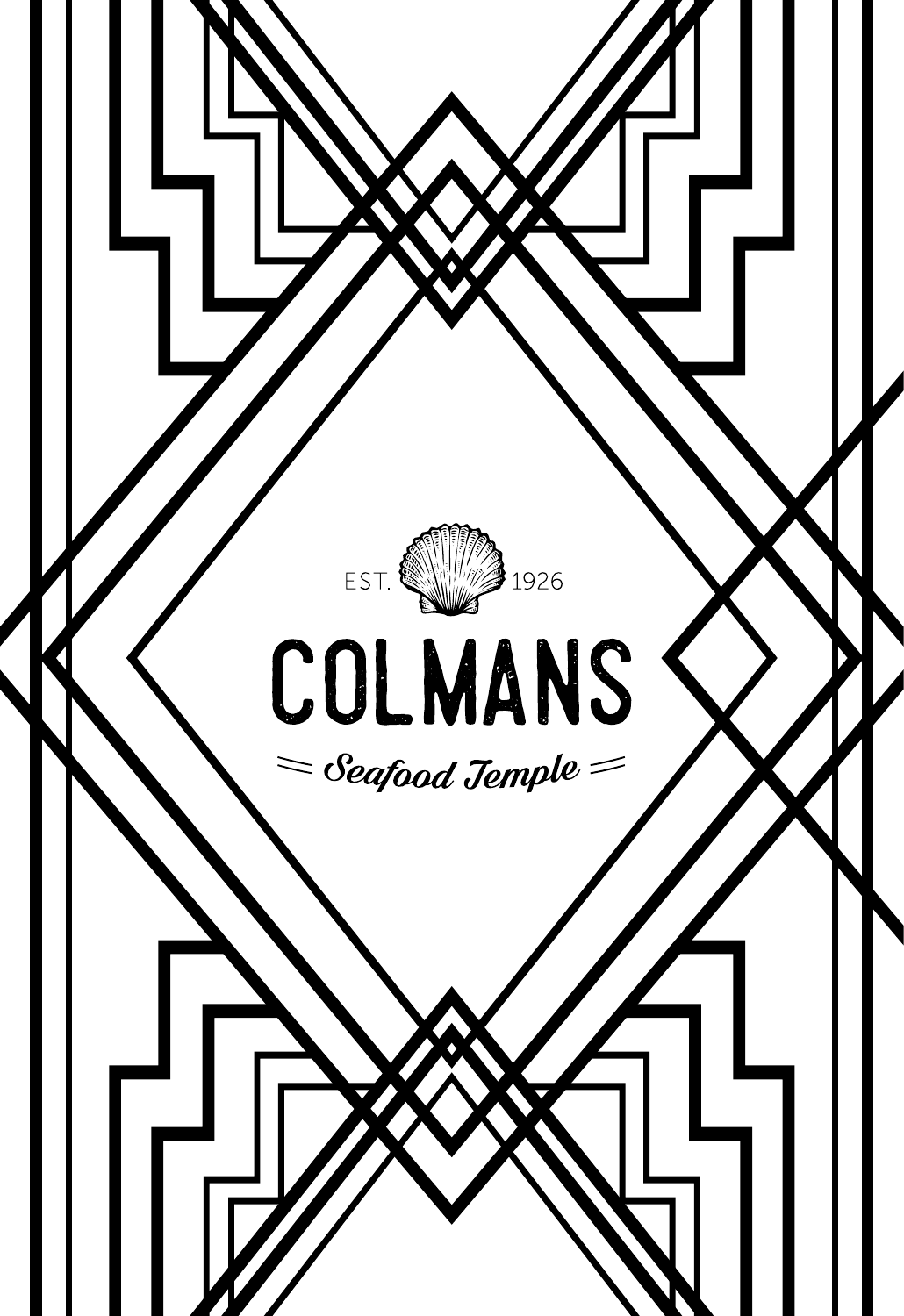# **WINES BY THE GLASS** Æ

*We are passionate about great flavours. These wines are excellent partners for our food.*

#### **WHITE**

175ml Glass

Le Bouquet de Georges Duboeuf Blanc 4.95 Vin de France, France

Pionero Chardonnay Reserva 5.25 Morandé, Chile

Terres d'Azur Sauvignon Blanc 5.25 Vin de Pays d'Oc, France

Pinot Grigio Terre del Noce 5.50 Mezzacorona, Vigneti delle Dolomiti IGT, Italy

#### RED

175ml Glass

Le Bouquet de Georges Duboeuf Rouge 4.95 Vin de France, France

Merlot Santa Alegra 5.25 Valle Central, Chile

Casa Bonita Malbec 5.50 Cosecheros y Criadores, La Mancha, Spain

#### SPARKI ING

125ml Glass

Cá del Console Prosecco Extra Dry 5.95 Veneto, Italy

## ROSÉ

175ml Glass

Poggio Alto Pinot Grigio Rosé 5.25 Veneto, Italy

Zinfandel Rosé 5.50 Beringer Vineyards, California, U.S.A.

*If there is something that you don't see on the menu please ask a member of staff as we hold an extensive cellar of wines and spirits.* 

All of our wines by the glass are also available as a smaller 125ml and a larger 250ml measure upon request.

All prices are inclusive of V.A.T. Please enquire regarding vintages.

Subject to availability.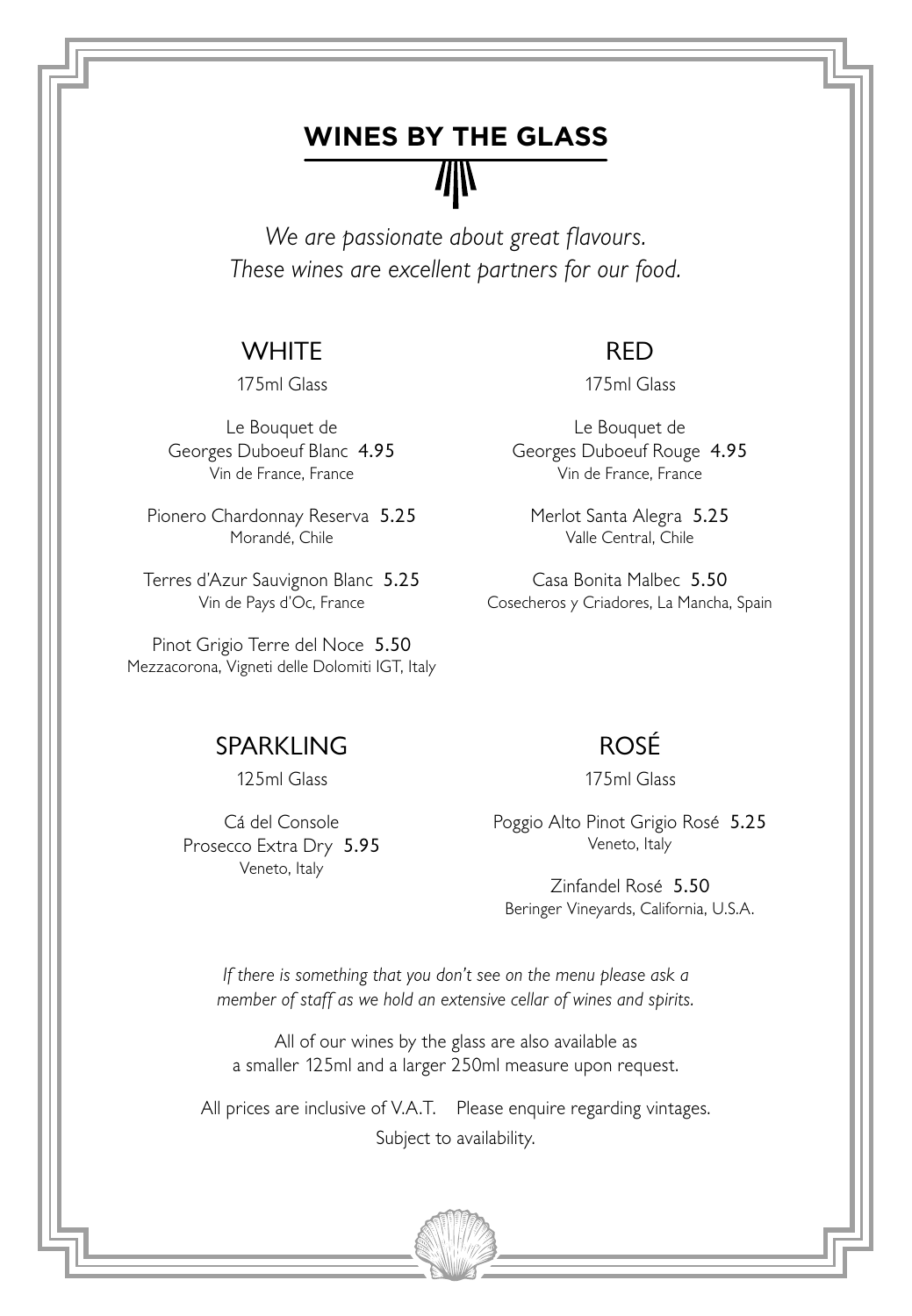# **PERFECT FOR A CELEBRATION OR SHARING WITH FRIENDS** ШN

Bottle

#### CHAMPAGNE

#### Champagne Veuve Clicquot 69.95 Yellow Label

#### France

*A wonderful, appley, bready champagne that fits the bill for any occasion. Mouthwatering fruit, a splendid mousse and a tremendous finish.*

#### Methuselah Champagne POA Veuve Clicquot Yellow Label

*Enough Champagne to fill 60 glasses and 8 times the size of a standard Champagne bottle – 24hrs notice needed.* 

#### Champagne Laurent-Perrier Rosé 79.95

#### France

*Consistently appealing light, elegant fruit and delicate mousse.*

## **MAGNUMS**

#### WHITE Magnum

Chablis 1er Cru Montmains 89.00 Domaine J-M Brocard, Burgundy, France 2011

*Delicious and well made showing a crisp, fresh fruit complexity and a smooth mineral texture.*

RED Magnum Privada 72.00 (Malbec/Cabernet Sauvignon/Merlot) Bodega Norton, Argentina 2014 *Excellent aromatic complexity with notes of ripe fruit, spices, and hints of smoke and coffee. Rich and generous on the palate with superb concentration.*

#### Amarone Costasera Classico 119.00 Masi, Veneto, Italy 2012

*Bright and intense on the nose with aromas of preserved cherries and dried plums together with hints of fruits of the forest and cinnamon. Good weight from the alcohol and structured on the palate, opening out to attractive aromas of cherries and vanilla.*

#### SPARKLING WINE

#### Bottle

# Cá del Console Prosecco 27.50

#### Extra Dry Veneto, Italy

*A classic Prosecco with aromas of white peach, pear and flowers. The palate is fresh, not too dry, and clean as a whistle all the way through to the sparkling finish.*

# Wiston Estate Brut 47.50

*A blend of the classic champagne grapes, delivering a highly scented brut with fresh apple and citrus briskness, filled out with a richer seam of clotted cream shortbread.*

#### Le Bouquet de Georges 19.95 Duboeuf Blanc

*A dry, easy-drinking style.*

*freshness on the palate.*

Vin de Pays d'Oc, France

*floral and toasted hazelnut notes.*

*white peach and a refreshing finish.*

Morandé, Chile



Pionero Chardonnay Reserva 21.95

*A particularly sophisticated Chardonnay, offering subtle aromas of pear, apple and citrus, alongside* 

*Weight and texture is balanced by the citrus* 

Terres d'Azur Sauvignon Blanc 21.95

*Zesty aromas of lemon, grapefruit and elderflower give way to a classically crisp palate with hints of* 

Bottle White Rabbit Riesling 24.95

**WHITE WINE**

ШN

# Bottle

Ress Family Wineries, Rhein, Germany *A multifaceted Riesling, versatile with or without food. Redolent of grass and herbs; here and there, a whiff of white blossoms and tropical fruit. Balanced and beautifully refreshing.*

# Picpoul de Pinet Beauvignac 26.95

Languedoc Roussillon, France

*Elegant aromas of citrus, pear and white flowers, and a crisp, mineral palate ideally suited to seafood.*

#### Serra da Estrela Albariño 27.50 Galicia, Spain

*Displaying typical Albariño character and aromatic richness, this surprisingly intense wine shows hints of pear, apricot and ripe exotic fruits complemented by a vibrant citrus character and hints of mineral and spice. Clean, fresh and long on the palate.*

#### Pinot Grigio Terre del Noce 22.95

Mezzacorona, Vigneti delle Dolomiti IGT, Italy *An elegant, dry Pinot Grigio with apple and banana fruit aromas, floral lift in the mouth, and a clean, crisp finish.*

#### Gavi di Gavi La Contessa 29.50 Broglia, Piedmont, Italy

*Fresh and dry with great precision, with distinctive greengage and almond notes on the palate.*

*If there is something that you don't see on the menu please ask a member of staff as we hold an extensive cellar of wines and spirits.* 

# England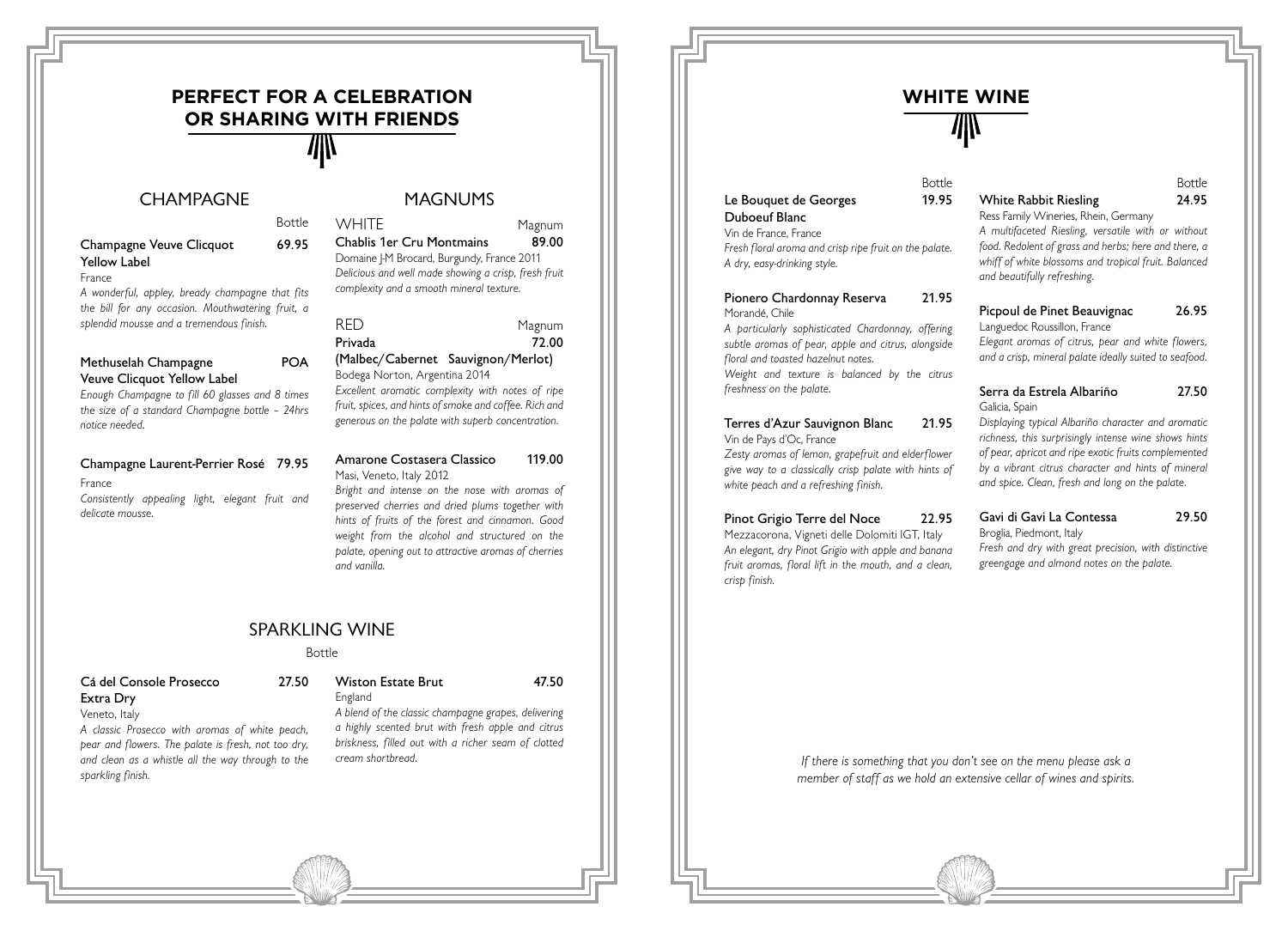# **RED WINE** ∕∕IIN

#### Le Bouquet de Georges 19.95 Duboeuf Rouge

Vin de France, France *Vibrant berry and spice aromas; smooth in the* 

*mouth with cherry and raspberry fruit flavours.*

#### Merlot Santa Alegra 21.95

Valle Central, Chile

*Smooth, juicy Merlot full of ripe plum and red berry fruit, medium weight and slightly spicy on the palate, and with a generous fruit-filled finish.*

#### Bottle

#### Bottle Casa Bonita Malbec 23.50

Cosecheros y Criadores, La Mancha, Spain *Intense aromas of mulberry and plum lead to a smooth, powerful palate packed with fruit. Typical violet notes.*

#### Bodega Norton Winemaker's Reserve Malbec 29.95 Mendosa, Argentina

*The wine is characterized by its elegance and complexity. It's beautifully round and velvety with flavours of ripe black fruit, violets, spices and tobacco with a long and complex finish.*

# **ROSÉ WINE**

Bottle

## Poggio Alto Pinot Grigio Rosé 21.95

Veneto, Italy *With a delicate pale pink colour and an elegant nose of acacia flowers, this light-bodied dry rosé is delightfully refreshing.*

## Zinfandel Rosé 23.95

Beringer Vineyards, California, U.S.A. *Fruity aromas and flavours of ripe strawberries and some spicy clove/nutmeg notes. Soft, wellrounded palate, in a medium style.*

*If there is something that you don't see on the menu please ask a member of staff as we hold an extensive cellar of wines and spirits.* 

#### WHITE Bottle

Mahi Sauvignon Blanc 32.95 Marlborough, New Zealand

*Shows a range of fruit characters, from citrus through to tropical notes, aligned with some secondary characters from natural yeast ferments. The palate has an elegant structure with a textural mid-palate and a long finish.*

#### Sancerre La Croix du Roy 44.00

Domaine Lucien Crochet, Loire Valley, France *Notes of citrus fruits, blossom, peach and pear on the nose. Nice pure entry, fruity and crisp on the palate. Good length and classic mineral flavours.*

#### Chablis 1er Cru Fourchaume 49.50

Domaine J-M Brocard, Burgundy, France *An exotic nose of pineapple, mango and aniseed is followed by a harmonious palate with an added hint of honeyed fruit, and a refreshing mineral finish.*

#### Meursault Vieilles Vignes 74.00

Vincent Girardin, Burgundy, France *A classic, taut Meursault offering aromas of roasted almonds and white flowers. The fresh, pure structure conceals impressive weight and concentration.*

## Lethbridge Pinot Noir 45.00 Geelong, Australia

**THE COLMAN FAMILY COLLECTION**

//IN

*A gorgeous, subtle bouquet of cherry, raspberry and fresh leaves, which leads into a poised, beautifully textured, complex palate. Delicate yet with great underlying persistence and length, this is a masterclass in Pinot Noir winemaking.*

RED Bottle

#### Costasera Amarone 57.00 della Valpolicella Classico

Masi, Veneto, Italy

*Bright and intense on the nose with aromas of preserved cherries and dried plums together with hints of fruits of the forest and cinnamon. Good weight from the alcohol and structured on the palate, opening out to attractive aromas of cherries and vanilla.*

#### Tignanello POA

Marchesi Antinori, Toscana IGT, Italy *Intense yet elegant, firm and fleshy. The palate is* 

*mouth-filling and detailed with blackcurrant and cherry fruit against sanguine, iron notes. Elegance personified, through to the long, harmonious finish.*

#### Sassicaia POA

Tenuta San Guido, Tuscany, Italy

*Intensely concentrated with notes of blackcurrant and bramble fruits. Finely structured and supported by ripe cedar tannins.*



Bottle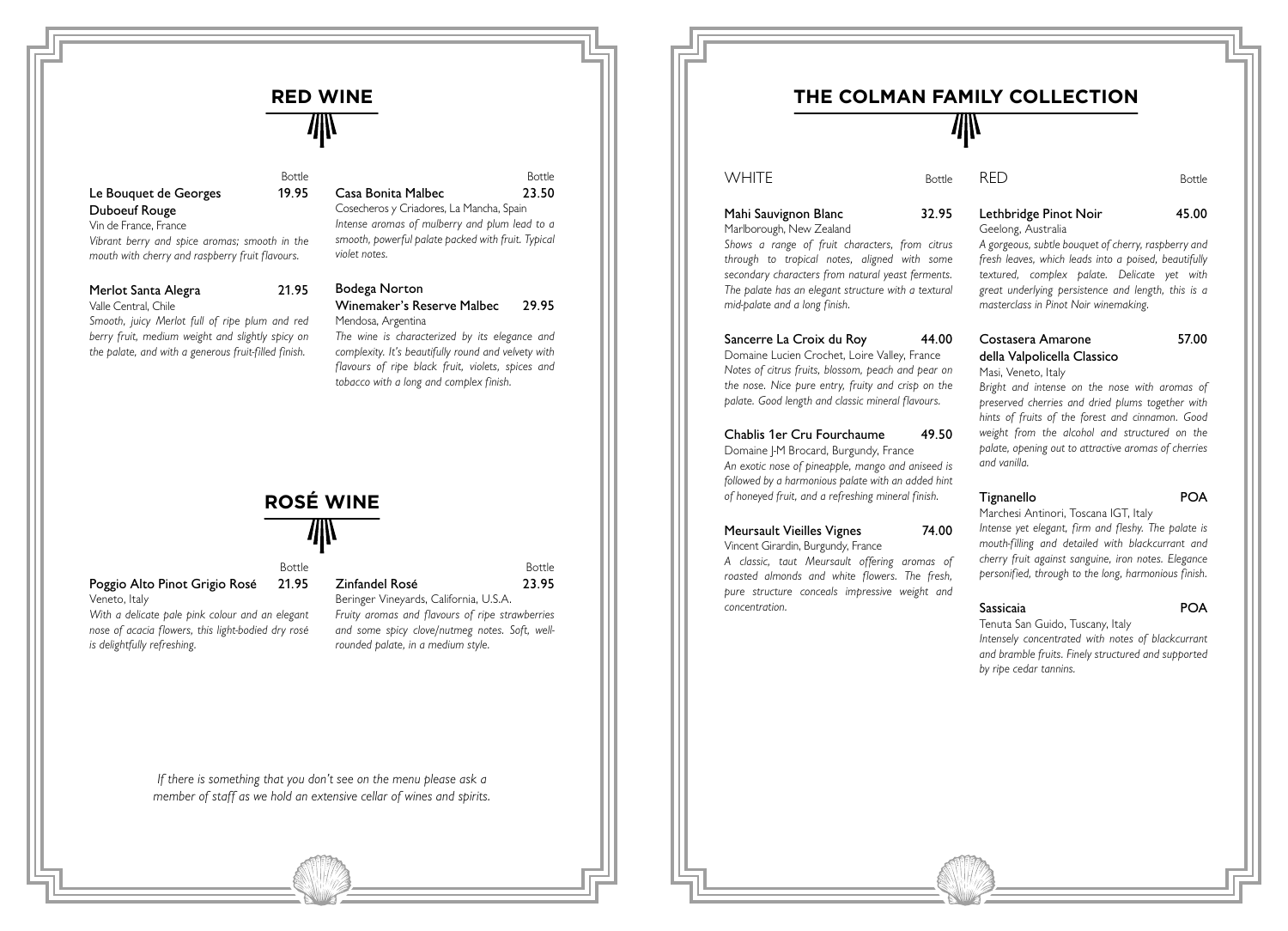# **SIGNATURE G & T's** 抓

Edinburgh Seaside Gin Edinburgh, Scotland samphire · lemon 7.00

Hendrick's Gin Girvan, Scotland cucumber ribbons · black pepper 7.00

Bombay Sapphire Gin London, England fresh mint · lime wedges 7.00

Hepple Gin Northumberland, England juniper berries · orange peel 7.00

Lakes Gin Cumbria, England juniper berries · grapefruit 7.00

Poetic License Old Tom Gin Sunderland, England cinnamon apples 7.00

All served as 25ml measures with Fever-Tree premium tonic water

# **MARTINIS** 狐

The Classic gin or vodka · vermouth · citrus bitters · lemon twist 7.50

The Espresso vodka · coffee liqueur · hazelnut · freshly brewed coffee 7.50

The French vodka · raspberry liqueur · fresh raspberries · pineapple juice 7.50

> The Turkish Delight gin · freshly squeezed lemon juice · rose 7.50

The Prawnstar passionfruit - coconut - lime - pineapple - prosecco 8.00

Some of our cocktails contain allergens. Please make your server aware of any allergies or intolerances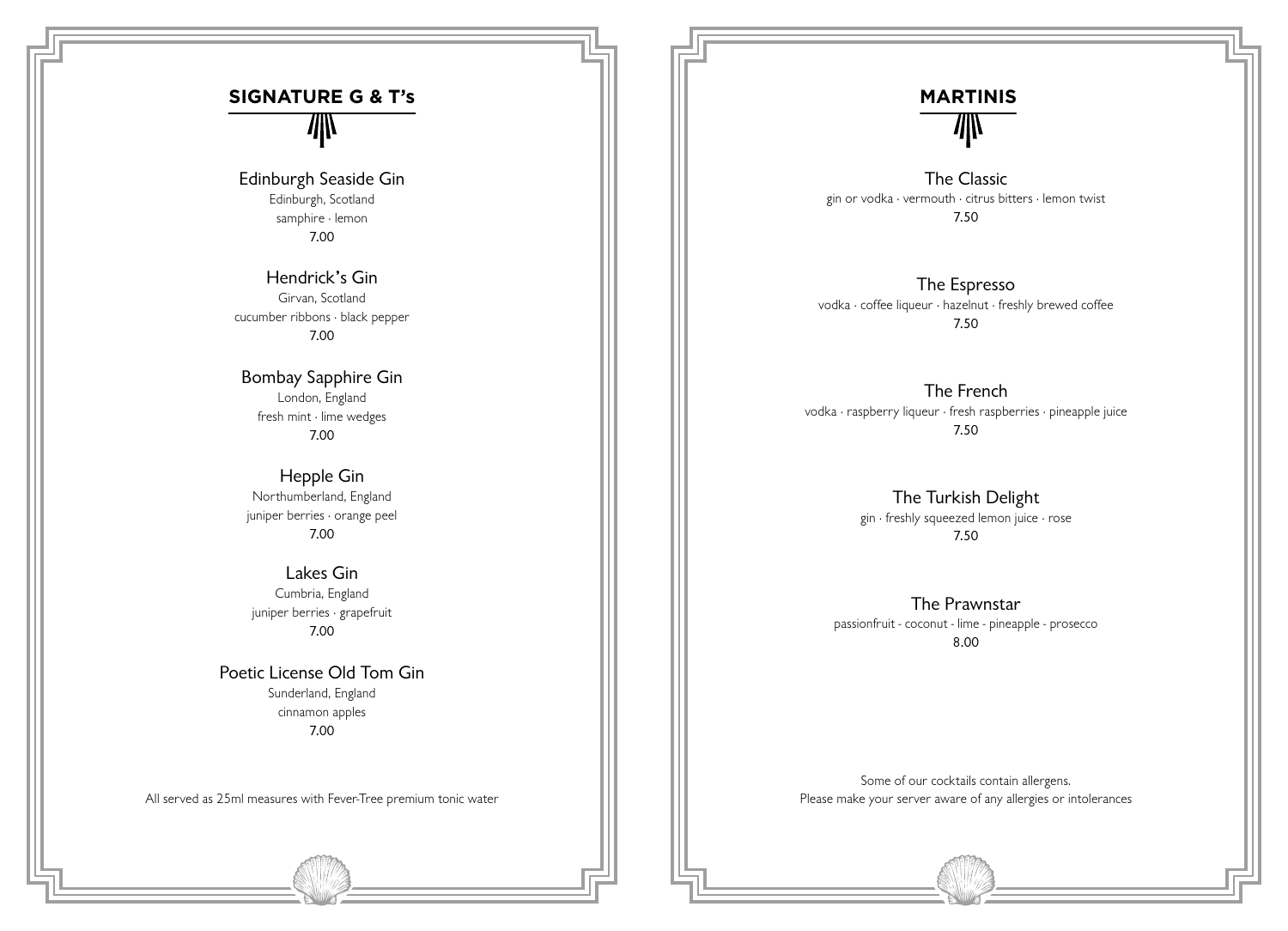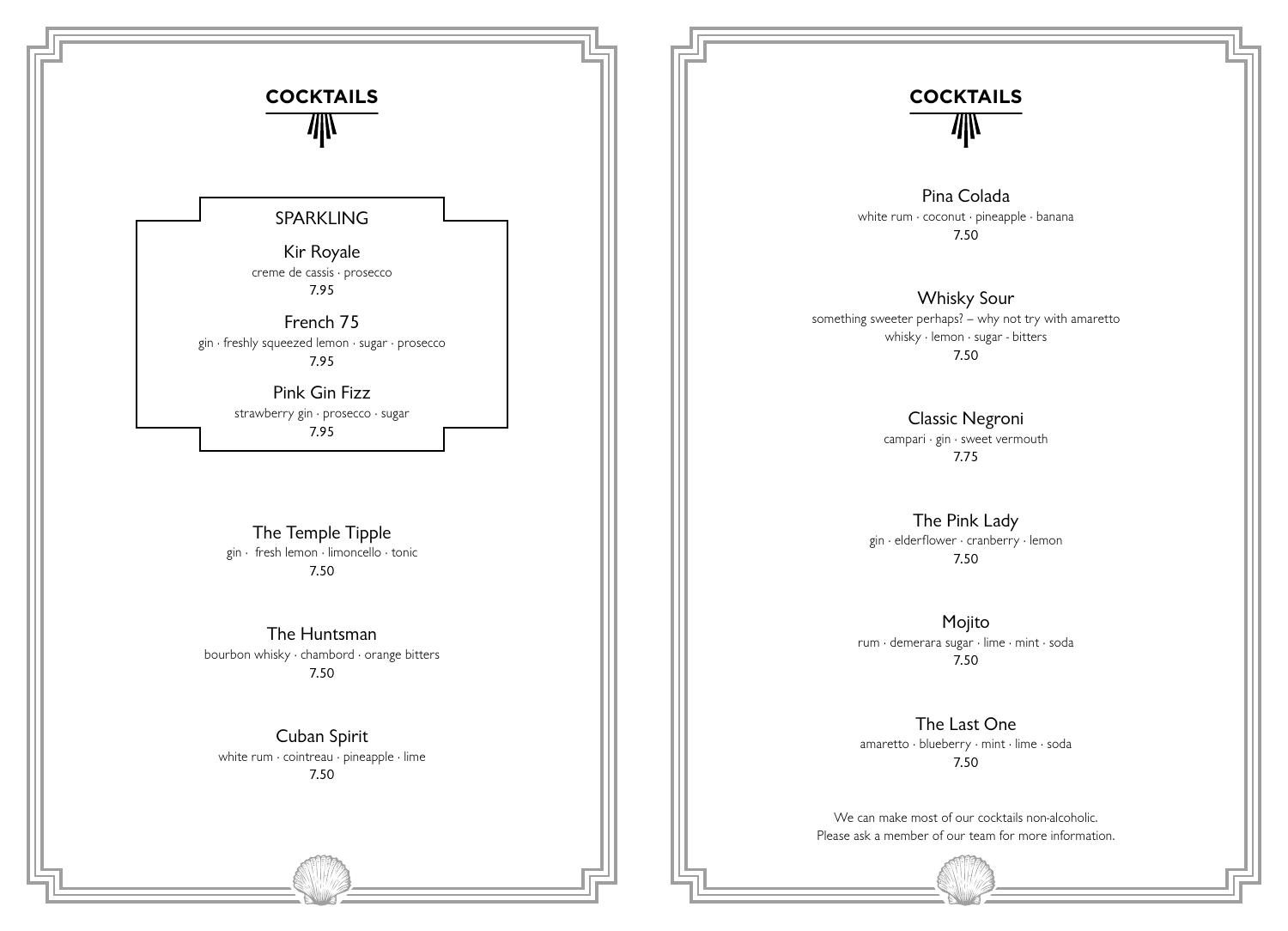小

| Gins $25ml$                      |       | Janneau 5 Year Old              | 4.20   |
|----------------------------------|-------|---------------------------------|--------|
| Gordons                          | 3.25  | <b>Blanche De Cassagnoles</b>   | 4.50   |
| Gordons Pink                     | 3.45  | Castarede VSOP                  | 5.25   |
| Bombay Sapphire                  | 3.45  | Baron De Sigognac 10 Year Old   | 5.50   |
| Ophir                            | 3.95  | Clos Martin XO 15 Year Old      | 5.50   |
| Agnes Arber                      | 4.25  | Castarede XO 20 Year Old        | 9.10   |
| Durham Gin                       | 4.25  | Baron De Sigognac 20 Year Old   | 9.50   |
| Liverpool Rose Petal             | 4.25  | Chateau de Laubade XO           | 11.55  |
| Hendricks                        | 4.35  | Vieil Armagnac 1977             | 19.50  |
| Hoxton                           | 4.40  |                                 |        |
| Lakes Gin                        | 4.45  | <b>Cognac &amp; Brandy</b> 25ml |        |
| inzu                             | 4.45  | Vecchia Romagna Italy           | 3.45   |
| Sipsmith                         | 4.50  | Courvoisier VSOP                | 3.50   |
| Puerto di Indias Strawberry      | 4.50  | Louis Royer VS                  | 3.75   |
| Brooklyn                         | 4.50  | 103 Spain                       | 3.80   |
| Seven Dials                      | 4.50  | 103 Etiqueta Negra Spain        | 3.80   |
| Whitley Neill Rhubarb and Ginger | 4.55  | Remy Martin VSOP                | 4.30   |
| Poetic License Old Tom           | 4.55  | Maxime Trijol VSOP              | 4.55   |
| Poetic License Northern Dry      | 4.55  | Chevalier Extra                 | 5.50   |
| Portobello Road                  | 4.55  | Berneroy Calvados XO            | 5.60   |
| Big Boss                         | 4.55  | Villa Zarri Cherry Italy        | 6.50   |
| The Boxer                        | 4.60  | Villa Zarri 10 Italy            | 7.25   |
| Hepple                           | 4.70  | Remy Martin Coeur De Cognac     | 8.50   |
| Tanqueray 10                     | 4.70  | Villa Zarri 21 Italy            | 9.50   |
| Whittaker Clearly Sloe           | 4.75  | Delamain XO                     | 11.00  |
| <b>Boodles</b>                   | 4.75  | Hermitage 1999                  | 11.75  |
| Deaths Door                      | 4.75  | Delamain 1982                   | 12.50  |
| Ableforths Bathtub               | 4.90  | Courvoisier XO                  | 13.50  |
| Dá Mhìle Seaweed                 | 4.95  | Louis Royer XO                  | 15.50  |
| Eden Mill Love                   | 4.95  | Maxime Trijol XO                | 15.90  |
| Elephant Gin                     | 4.95  | Martell XO                      | 17.95  |
| Slingsby Rhubarb                 | 4.95  | Remy Martin XO                  | 18.25  |
| II Gin Del Professore            | 4.95  | Hine Antique XO                 | 18.50  |
| Infirmarian Black Hop Gin        | 4.95  | Hennessey XO                    | 21.00  |
| Gunpowder                        | 5.80  | Gautier Gold & Black            | 21.50  |
| Tanqueray Malacca                | 14.50 | Le May XO                       | 24.50  |
|                                  |       | Delamain Extra                  | 35.00  |
| <b>Armagnac</b> 25ml             |       | Georges Fransac 1960            | 110.00 |
| Baron De Sigognac VS             | 3.55  | Remy Martin Louis XIII          | 185.00 |
| Baron De Sigognac VSOP           | 4.10  |                                 |        |

*If there is something that you don't see on the menu please ask a member of staff as we hold an extensive cellar of wines and spirits.* 

## **SPIRITS SPIRITS**

| <b>Sherry &amp; Port</b> 50ml<br>Dry Sherry<br>Portal Fine White Port                                                                                                                                                                                                                                                                                                                                                                                  | 4.20<br>4.70                                                                                                                                                             | <b>Rum</b> $25ml$<br>Bacardi<br>Havana Club Especial                                                                                                                                                                                                                                                                                                                                                         | 3.25<br>3.25                                                                                                                                    |  |
|--------------------------------------------------------------------------------------------------------------------------------------------------------------------------------------------------------------------------------------------------------------------------------------------------------------------------------------------------------------------------------------------------------------------------------------------------------|--------------------------------------------------------------------------------------------------------------------------------------------------------------------------|--------------------------------------------------------------------------------------------------------------------------------------------------------------------------------------------------------------------------------------------------------------------------------------------------------------------------------------------------------------------------------------------------------------|-------------------------------------------------------------------------------------------------------------------------------------------------|--|
| Pedro Ximenez Sherry<br>Fernando De Castilla Fino<br>Taylor's 10 Year Old Tawny Port<br>Niepoort LBV 2011                                                                                                                                                                                                                                                                                                                                              | 5.20<br>5.80<br>5.80                                                                                                                                                     | Captain Morgan<br>Captain Morgan Spiced<br>Kraken<br>Havana Club 7 Year Old                                                                                                                                                                                                                                                                                                                                  | 3.35<br>3.45<br>3.90<br>3.95                                                                                                                    |  |
| <b>Whisky &amp; Bourbon</b> 25ml                                                                                                                                                                                                                                                                                                                                                                                                                       |                                                                                                                                                                          | Grappa 25ml                                                                                                                                                                                                                                                                                                                                                                                                  |                                                                                                                                                 |  |
| Famous Grouse<br>lameson<br>lim Beam<br>ack Daniel's<br>Glenmorangie 10 Year Old<br>Chivas Regal 12 Year Old<br>Johnnie Walker Black Label<br>ack Daniel's Honey<br>Robert Burns<br>Maker's Mark<br>Glennfiddich 12 Year Old<br>Monkey Shoulder<br>Haig Club<br><b>Woodford Reserve</b><br>Benriach 12 Year Old<br>House of Lords<br>Cardhu 12 Year Old<br>The Macallan 10 Year Old<br>The Yamazaki 12 Year Old<br>Dimple<br>Johnnie Walker Blue Label | 3.25<br>3.45<br>3.45<br>3.50<br>3.80<br>3.85<br>3.90<br>3.95<br>4.50<br>4.50<br>4.70<br>4.95<br>4.95<br>5.25<br>5.50<br>5.65<br>6.95<br>14.65<br>14.50<br>15.70<br>27.75 | Tosolini Di Pinot Grio<br>Nardini 40<br>Tosolini Di Frassino<br>Po di Poli Secca Dry<br>Nardini Riserva 15 Years<br>Nardini 60<br>Poli Cleopatra<br>Capovilla Brunello<br>Capovilla Barolo<br>Capovilla Amarone<br>Poli Rapsberry<br>Poli Di Vino Arzente Brandy<br>Tignanello Antinori<br>Tequilla 25ml<br>José Cuervo Gold<br>José Cuervo Silver<br>Patron XO Café<br>Liqueur 25ml<br>Baileys<br>Tia Maria | 3.80<br>4.75<br>4.75<br>4.75<br>5.40<br>6.50<br>8.25<br>9.25<br>9.25<br>9.25<br>10.50<br>15.25<br>16.50<br>3.55<br>3.55<br>4.25<br>2.45<br>2.55 |  |
| <b>Vodka</b> 25ml<br>Absoult<br>Ketel One<br>Belvedere<br>Grey Goose<br>Grey Goose Pear<br>Grey Goose Citron<br>Grey Goose Orange<br>Mamont Vodka<br>Snow Queen<br>Crystal Head Vodka                                                                                                                                                                                                                                                                  | 3.25<br>3.50<br>4.75<br>4.95<br>5.25<br>5.25<br>5.25<br>5.50<br>5.65<br>6.50                                                                                             | Campari<br>Lindisfarne Mead<br>Pernod<br>Disaronno<br>Chambord<br>Drambuie<br>Fernet-Branca<br>Limoncello<br>Lillet Blanc<br>Martini Rosso (50ml)<br>Martini Bianco (50ml)<br>G. Micolo Poire Williams                                                                                                                                                                                                       | 2.75<br>2.95<br>2.95<br>2.95<br>2.95<br>3.25<br>3.35<br>3.45<br>3.45<br>4.25<br>4.25<br>6.25                                                    |  |